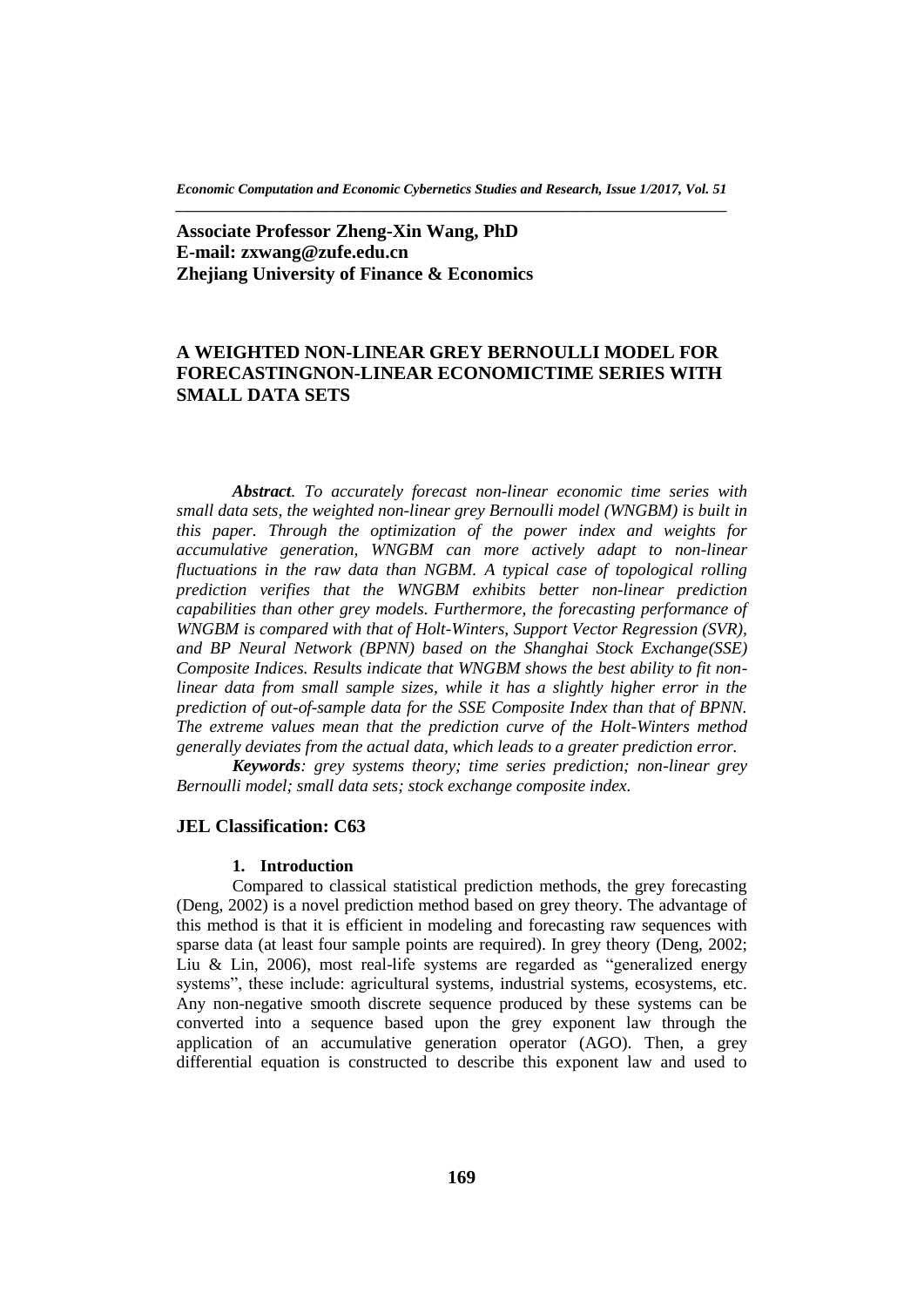forecast the sequence produced by AGO. Finally, the final forecast values can be derived by reducing the forecast results through inverse accumulative generation operators (IAGO).

\_\_\_\_\_\_\_\_\_\_\_\_\_\_\_\_\_\_\_\_\_\_\_\_\_\_\_\_\_\_\_\_\_\_\_\_\_\_\_\_\_\_\_\_\_\_\_\_\_\_\_\_\_\_\_\_\_\_\_\_\_\_

The most widely used grey forecasting model GM  $(1,1)$  – a first-order onevariable grey differential equation – is proposed based on the aforementioned principle (Deng, 2002). Its modeling principle does not depend on distribution information from the raw data, but on the application of a first order accumulative generation operator (1-AGO), so as to make the generated sequence display the approximate exponential growth tendency. Based on this, a first-order grey differential equation is constructed and solved. The forecast values are then derived from the first order inverse accumulative generation operator (1-IAGO). Due to GM  $(1,1)$  can be constructed without a large sample, and it is easy to be built and calculated, GM (1,1) and its improved variant models, have been widely used (Li et al, 2003; Wang & Hsu, 2008; Wang et al., 2014).

The non-linear grey Bernoulli model (NGBM) is a type of grey forecasting model based on Bernoulli equation (Chen, 2008). Because its form and forecasting function are non-linear, it can effectively forecast time sequence data exhibiting non-linear fluctuations, while traditional GM (1,1) models cannot. Similar to traditional grey models, the prediction precision was improved by the particle swarm optimization algorithm (Zhou et al., 2009), Nash equilibrium based optimization method (Chen et al., 2010).Though NGBM is better than traditional grey models at forecasting non-linear economic time series, for wildly fluctuating raw data, its prediction precision is not currently high as will be later demonstrated in the study of test-cases.

In fact, the data at different time points play different roles in the output forecast, which should be taken into consideration especially for the modeling of raw data with obvious fluctuations as this can provide an effective description, and record, of such random variations.

This study applies different weights to data at different time points in the process of the accumulative generation operator on the raw data, thereby enhancing the flexibility of NGBM and its ability to fit a fluctuating economic time series. The improved NGBM is named as a weighted non-linear grey Bernoulli model (WNGBM). Moreover, traditional forecasting methods such as Holt-Winters (Xu, 2005) and intelligent forecasting algorithms such as SVR (Li et al., 2013; Suganyadevi&Babulal, 2014) and ANN (Ren et al., 2014) can also be applied to forecast non-linear economic time series with small data sets. This work will attempt to compare those methods with the proposed WNGBM (Wang et al., 2016).

The rest of the paper is structured as follows: Section 2 presents the construction process of WNGBM. Section 3 proves the advantage of the WNGBM over the NGBM and explains the reasons by a classical case. Section 4compares the forecasting performance of WNGBM, Holt-Winters, SVR, and BPNN using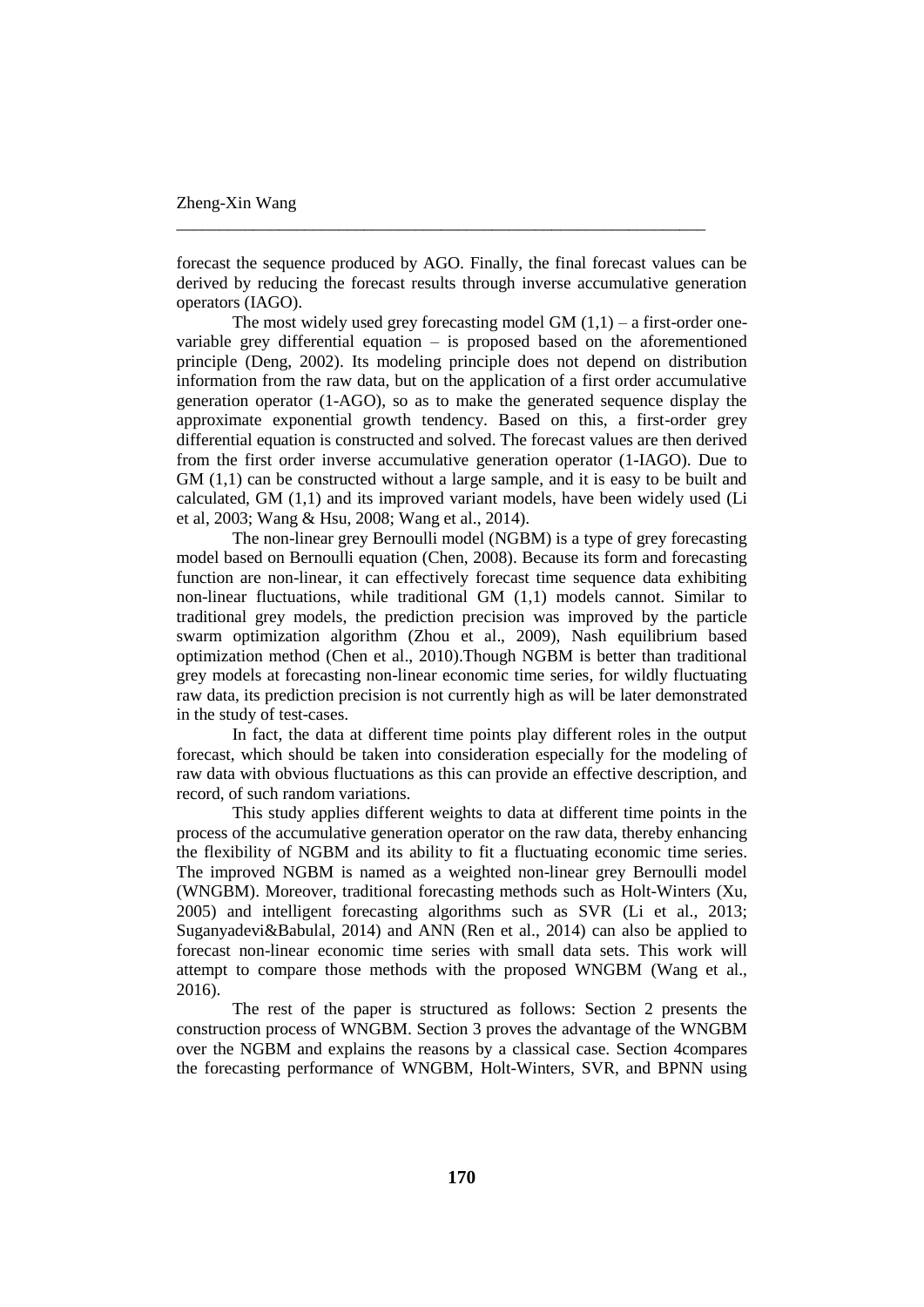the non-linear time series of SSE Composite Index. Finally, the paper concludes with some comments in Section 5.

## **2. Methodology**

For the prediction of the non-linear time series with small sample sets, an NGBM's performance is better than that of traditional grey forecasting models, but it still cannot adapt to volatile non-linear time series. In this section, the main methodology for building a WNGBM (Wang et al., 2016) is presented.

#### **2.1 The constrained first order weighted generation operators**

In grey forecasting theory, accumulative generation operator, and its inverse, are two basic operators applied to mine the raw data and reduce (simplify) the original appearance of the data. To reflect the importance of data at different time points, the weighted accumulative generation operator and its inverse are now introduced.

**Definition 1.** Assume that  $X^{(0)}$  is a sequence of raw data and *D* a sequence operator satisfying:

$$
X^{(0)} = \left\{ x^{(0)}(1), x^{(0)}(2), \cdots, x^{(0)}(m) \right\},\tag{1}
$$

$$
\lambda = \left\{ \lambda(1), \lambda(2), \cdots, \lambda(m) \right\},\tag{2}
$$

and

$$
X^{(0)}D = \left\{ x^{(0)}(1)d, x^{(0)}(2)d, \cdots, x^{(0)}(m)d \right\},\tag{3}
$$

where  $x^{(0)}(k)d = \sum \lambda(i)x^{(0)}$  $(k) d = \sum_{i=1}^{k} \lambda(i) x^{(0)}(i)$  $x^{(0)}(k)d = \sum_{i=1}^{n} \lambda(i)x^{(0)}(i)$ ,  $k = 1, 2, \cdots, m$ ,  $\sum_{j=1}^{n}$  $\sum_{i=1}^m \lambda(j)$ *j*  $\lambda(j) = m$  $\sum_{j=1} \lambda(j) = m, 0 < \lambda(j) < m$ , for

 $k = 1, 2, \dots, m$ . Then the sequence operator *D* is a constrained first-order weighted accumulative generation operator of  $X^{(0)}$ , denoted 1-CWAGO.

Assuming the total weight is a constraint on *m*, the data are endowed with time-variant weights in 1-CWAGO. This indicates that the data at different times can play different roles in the forecasting process. Since, according to the accumulating generation operator described by Liu & Lin  $(2006)$ , the weight values obtained by (1-AGO) are 1, it is unable to distinguish the importance of data at different times. This shows the difference between 1-CWAGO and 1-AGO.

**Definition 2.** Assume that  $X^{(0)}$  is a sequence of raw data and *D* is a sequence operator such that:

$$
X^{(0)} = \left\{ x^{(0)}(1), x^{(0)}(2), \cdots, x^{(0)}(m) \right\},\tag{4}
$$

$$
\lambda = \left\{ \lambda(1), \lambda(2), \cdots, \lambda(m) \right\},\tag{5}
$$

and

$$
X^{(0)}D = \left\{ x^{(0)}(1)d, x^{(0)}(2)d, \cdots, x^{(0)}(m)d \right\},\tag{6}
$$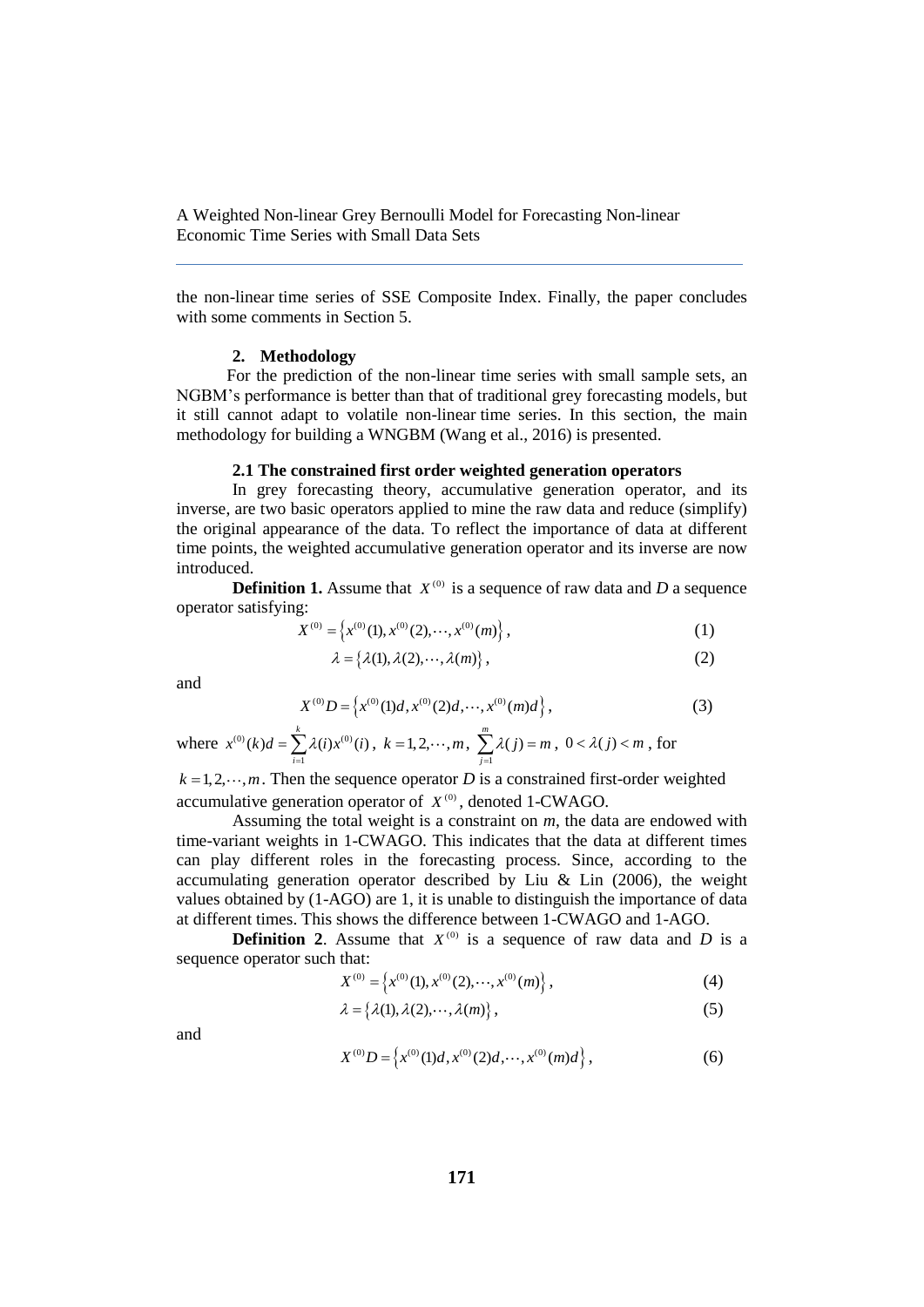where 
$$
x^{(0)}(1)d = x^{(0)}(1)/\lambda(1)
$$
,  $x^{(0)}(k)d = \left[x^{(0)}(k) - x^{(0)}(k-1)\right]/\lambda(k)$ ,  $\sum_{j=1}^{m} \lambda(j) = m$ ,

\_\_\_\_\_\_\_\_\_\_\_\_\_\_\_\_\_\_\_\_\_\_\_\_\_\_\_\_\_\_\_\_\_\_\_\_\_\_\_\_\_\_\_\_\_\_\_\_\_\_\_\_\_\_\_\_\_\_\_\_\_\_

 $0 < \lambda(j) < m$ , for  $k = 1, 2, \dots, m$ . Then *D* is a constrained weighted first-order inverse accumulative generation operator of  $X^{(0)}$ , denoted 1-CWIAGO.

1-CWIAGO is an inverse operator corresponding to 1-CWAGO. 1- CWAGO sequences which are forecasted by the grey model constructed by the sequences generated by 1-CWAGO are *not* the actual sequence. Therefore, the function of 1-CWIAGO is to convert the direct output results of the grey model into the forecast values of actual data by reduction. Compared with 1-AGO, as described by Liu & Lin (2006), 1-CWIAGO is able to perform more accurate reduction based on the weights of the data at different times. It is noted that 1-AGO is a special case of 1-CWIAGO: in the case of  $\lambda(k) = 1, k = 1, 2, \dots, m$ , 1-CWIAGO degrades to 1-AGO.

# **2.2 Weighted non-linear grey Bernoulli model (WNGBM)**

Based on the 1-CWAGO and 1-CWIAGO, the traditional non-linear grey Bernoulli model proposed by Chen (2008) can be extended to a weighted nonlinear grey Bernoulli model (WNGBM). The modeling process is summarized as follows.

Step1: assuming the original series of raw data contains *m* entries:  
\n
$$
X^{(0)} = \left\{ x^{(0)}(1), x^{(0)}(2), \cdots, x^{(0)}(m) \right\},
$$
\n(7)

where  $x^{(0)}(k)$  represents the behavior of the data at time k for  $k = 1, 2, \dots, m$ .

Step 2: construct  $X^{(1)}$  by applying a one-time weighted accumulative generation operator (1-CWAGO) to  $X^{(0)}$ :

$$
X^{(1)} = \left\{ x^{(1)}(1), x^{(1)}(2), \cdots, x^{(1)}(m) \right\},\tag{8}
$$

where  $x^{(1)}(k) = \sum \lambda(i) x^{(0)}$ 1  $(k) = \sum_{k}^{k} \lambda(i) x^{(0)}(i)$ *i*  $x^{(1)}(k) = \sum \lambda(i) x^{(0)}(i)$  $=\sum_{i=1} \lambda(i) x^{(0)}(i)$ ,  $k = 1, 2, \cdots, m$ .

The stepwise ratio of 1-AGO sequence 
$$
X^{(1)}
$$
 is given by:  
\n
$$
\sigma^{(1)}(k) = \frac{x^{(1)}(k)}{x^{(1)}(k-1)} = \frac{x^{(0)}(k) + x^{(1)}(k-1)}{x^{(1)}(k-1)} = 1 + \rho(k)
$$
\n(9)

where  $\rho(k)$  $^{(1)}(k)$  $^{(1)}(i)$ 1  $\sum_{n=1}^{k-1}$   $(1$ 1 *i*  $k) = \frac{x^{(1)}(k)}{k-1}$ *x i*  $\rho(k) = \frac{1}{k-1}$ =  $\sum$  $; k = 2, 3, \cdots, m$ 

According to the properties of a non-negative smooth sequence (Liu & Lin, 2006), we obtain: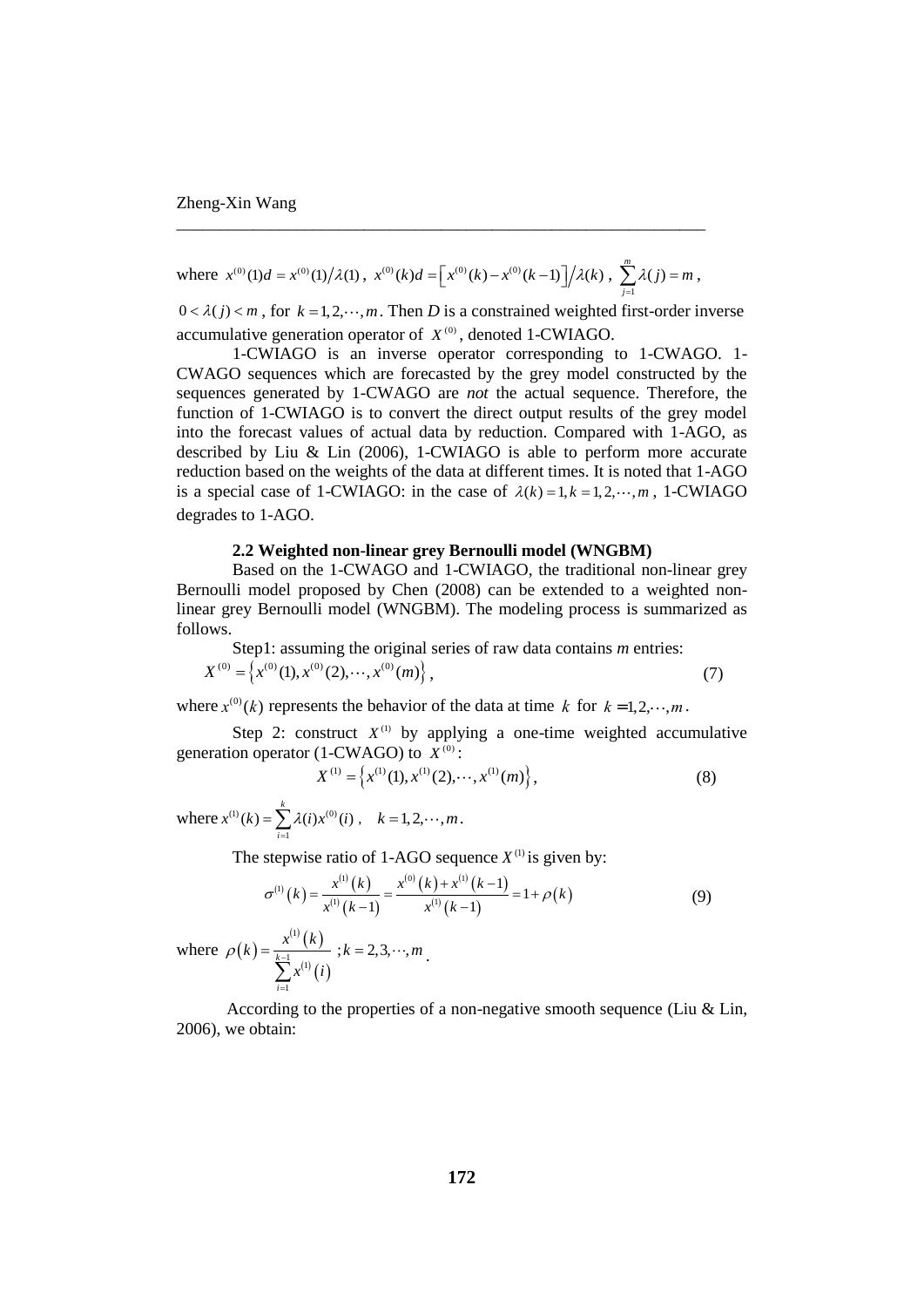$$
\sigma^{(1)}(k) = \frac{x^{(1)}(k)}{x^{(1)}(k-1)} \in [1, 1.5)
$$
\n(10)

Hence, it is found that  $X^{(1)}$  is fit for constructing the grey differential equation. Step 3: the shadow equation of WNGBM has the following form:

$$
\frac{d\hat{x}^{(1)}(t)}{dt} + a\hat{x}^{(1)}(t) = b[\hat{x}^{(1)}(t)]^{n},
$$
\n(11)

where  $\wedge$  represents the grey forecast value. When  $n = 0$ , the solution reduces to the weighted GM  $(1, 1)$  equation, when  $n = 2$ , the solution reduces to the weighted grey Verhulst equation. The corresponding particular solution of Eq. (11) is:

$$
\hat{x}^{(1)}(k+1) = \left\{ \frac{b}{a} + \left[ \left( x^{(0)}(1) \right)^{1-n} - \frac{b}{a} \right] e^{-(1-n)ak} \right\}^{\frac{1}{1-n}}, \quad n \neq 1, k = 1, 2, 3, \cdots \tag{12}
$$

Step 4: the structural parameters *a* and *b* can be solved by discretization of Eq. (11). The grey derivative for the first-order grey differential equation, with 1-

CWAGO, is conventionally represented by:  
\n
$$
\frac{d\hat{X}^{(1)}(t)}{dt} \cong X^{(1)}(k+1) - X^{(1)}(k) = \lambda(k+1)x^{(0)}(k+1)
$$
\n(13)

and the background value of  $\frac{d\hat{X}^{(1)}(t)}{d\hat{X}^{(2)}(t)}$  $\frac{d}{dt}$  can be defined as:

$$
at
$$
  
z<sup>(1)</sup>(k+1) = 0.5x<sup>(1)</sup>(k+1) + 0.5x<sup>(1)</sup>(k) (14)

The discretedifferential equation then can be obtained:

$$
x^{(0)}(k) + az^{(1)}(k) = b\left[z^{(1)}(k)\right]^n
$$
\n(15)

From Eq. (13), the structural parameters *a* and *b* can be evaluated by least squares method, as follows:

$$
(a,b)^{T} = (B^{T}B)^{-1}B^{T}Y, \qquad (16)
$$

where

$$
B = \begin{bmatrix} -z^{(1)}(2) & \left[ z^{(1)}(2) \right]^n \\ -z^{(1)}(3) & \left[ z^{(1)}(3) \right]^n \\ \vdots & \vdots \\ -z^{(1)}(m) & \left[ z^{(1)}(m) \right]^n \end{bmatrix} \text{ and } Y = \begin{bmatrix} \lambda(2)x^{(0)}(2) \\ \lambda(3)x^{(0)}(3) \\ \vdots \\ \lambda(m)x^{(0)}(m) \end{bmatrix}.
$$

Step 5: apply the 1-CWIAGO to  $\hat{x}^{(1)}(k)$  and obtain the simulation and forecasting value: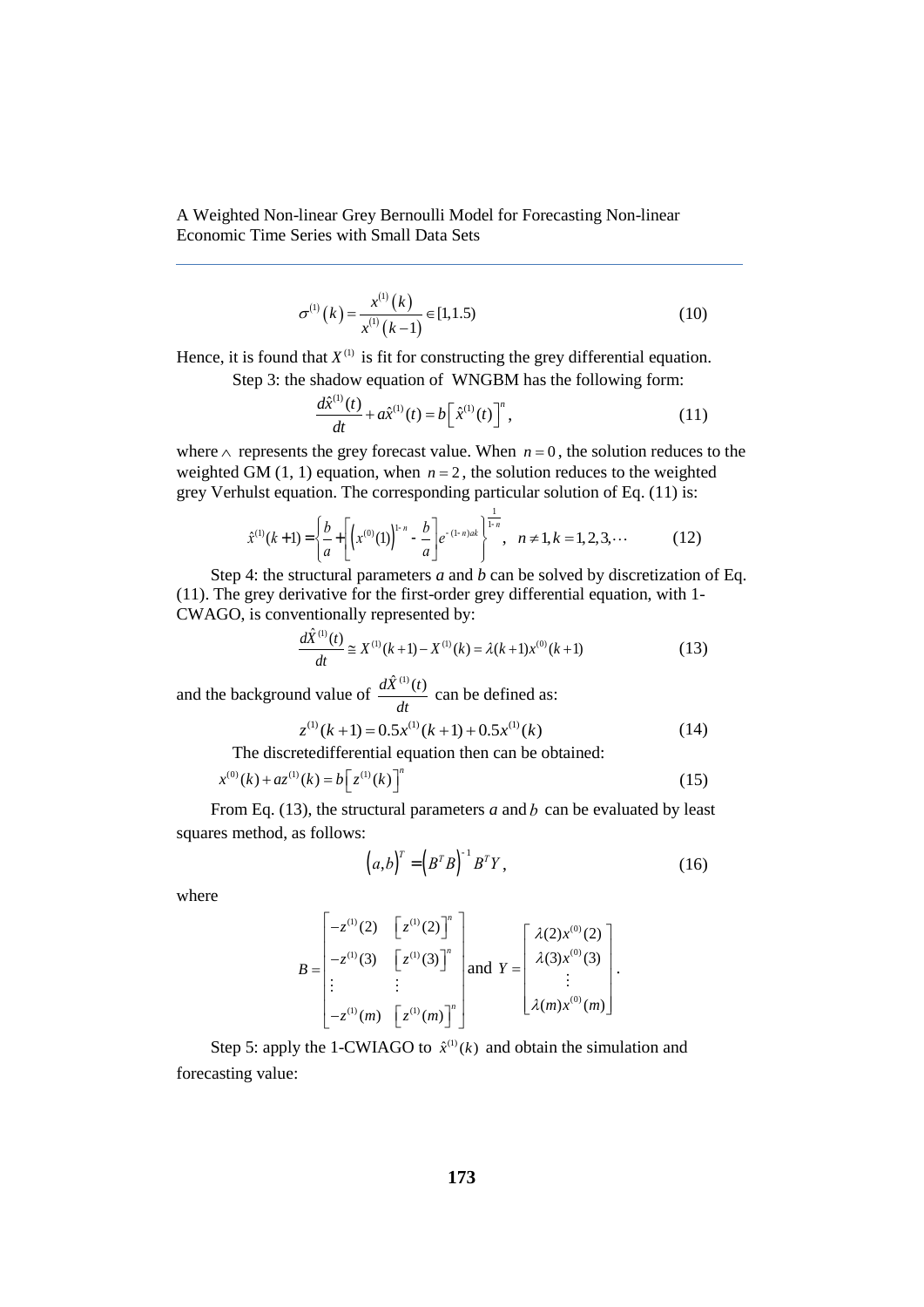$$
\hat{x}^{(0)}(k+1) = \left[\hat{x}^{(1)}(k+1) - \hat{x}^{(1)}(k)\right] / \lambda(k+1) \text{ for } k = 1, 2, 3, \cdots. \tag{17}
$$

Based on this description, the grey predictor composed of 1-CWAGO, 1- CWIAGO, and WNGBM can be constructed by:

\_\_\_\_\_\_\_\_\_\_\_\_\_\_\_\_\_\_\_\_\_\_\_\_\_\_\_\_\_\_\_\_\_\_\_\_\_\_\_\_\_\_\_\_\_\_\_\_\_\_\_\_\_\_\_\_\_\_\_\_\_\_

 $\hat{x}^{(0)}(k+1) = \text{CWIAGO} \cdot \text{NGBM} \cdot \text{CWAGO} x^{(0)}(k)$  (18)

Step 6: analyze the modeling error using both the relative and average relative errors. For the forecast from models derived from datasets with more than four samples, users are to apply topological rolling error analysis to test the forecasting errors. The specific process and NGBM modelling procedure are identical to the last step of the design process.

Step 6: the residual error test is adopted to compare the actual value with that forecast. The residual error at  $k$  and average residual error of the grey forecasting are usually defined as:

Relative error = 
$$
\varepsilon(k) = \frac{\hat{x}^{(0)}(k) - x^{(0)}(k)}{x^{(0)}(k)}
$$
 × 100%,  $k = 2, 3, 4, \dots m$ , (19)

and

Average relative error = 
$$
\varepsilon(avg) = \frac{1}{m-1} \sum_{k=2}^{m} |\varepsilon(k)|
$$
,  $k = 2, 3, 4, \cdots m$ . (20)

If the number of raw data points  $^m$  is greater than 4, a WNGBM topological rolling model can be constructed. Then topological rolling error analysis is applied to test the one-step prediction error of other data apart from that in the sample.

Firstly, a WNGBM is constructed on the basis of the first four entries in the dataset  $X^{(0)} = \left\{ x^{(0)}(1), x^{(0)}(2), x^{(0)}(3), x^{(0)}(4) \right\}$ , and the value of the next point  $\hat{x}^{(0)}$ (5) is forecast. Then, WNGBM is built using the first five entries in the dataset  $X^{(0)} = \{x^{(0)}(1), x^{(0)}(2), x^{(0)}(3), x^{(0)}(4), x^{(0)}(5)\}$  to predict the value of the sixth point  $\hat{x}^{(0)}$  (6). This procedure is repeated until the end of the sequence. The topological

rolling error is defined as:  
\n
$$
\delta(tp, k+1) = \frac{\hat{x}^{(0)}(k+1) - x^{(0)}(k+1)}{x^{(0)}(k+1)} \times 100\%, \quad k = 4, 5, \dots, m-1.
$$
\n(21)

The average topological rolling error is:

$$
\delta(pp, avg) = \frac{1}{m-4} \sum_{k=4}^{m-1} |\delta(pp, k+1)|
$$
\n(22)

#### **2.3 Parameter optimization based on Nash equilibrium**

The traditional NGBM model has only one unknown parameter, namely its power index *n* which can be easily optimized by computer program. In the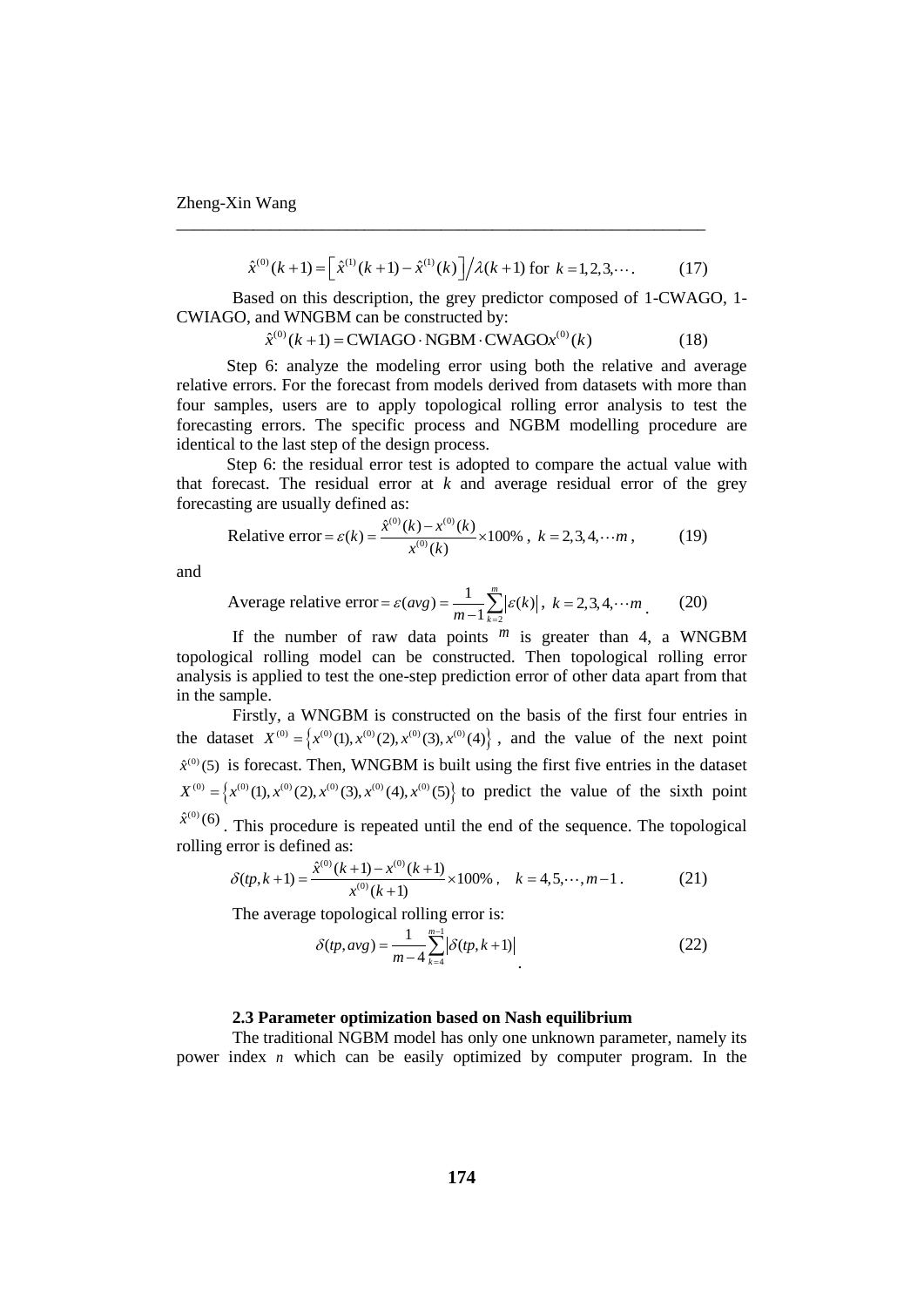WNGBM model (Wang et al., 2016),*m* weights  $\lambda(i)$ ,  $i = 1, 2, \dots, m$  are unknown, apart from power index.

Supposing the initial condition value of the power index is  $n = 0$  and the initial condition of the weights is  $\lambda(i) = 1, i = 1, 2, \dots, m$ : the optimization model is built from the viewpoint of Nash equilibrium (Chen, 2010)to minimize the forecasting error. Under the condition of giving the raw data sequence  $X^{(0)}$ , the minimization of average relative error is the objective of the optimization as stated in Eq. (23).

Min
$$
\varepsilon
$$
  $\left(n, \lambda(k) | X^{(0)}\right) = \min_{n, \lambda(k)} \left\{\frac{1}{m-1} \sum_{k=2}^{m} |\varepsilon(k)|\right\}$  (23)

where the power index *n* is a real number ( $n \neq 1$ ), and  $(k) \in (0, m), \sum_{k=1}^{m} \lambda(k)$  $\lambda(k) \in (0, m), \sum_{k=1}^{m} \lambda(k) = m$ .

Based on Eq. (23) and assisted by the operations research software, LINGO, the optimal Nash solution  $n_N^*$  and  $\lambda_N^*(k)$  for  $k = 1, 2, \dots, m$  can be reached.

The optimization process is as follows:  
\n
$$
n_0^* = \text{Arg}_{(n)} \text{Min} \varepsilon [n | X^{(0)}, \lambda_0(k) = 1, k = 1, 2, \cdots, m],
$$
\n[ $\lambda_1(k)$ ]<sup>\*</sup> =  $\text{Arg}_{[ \lambda(k) ]}$   $\text{Min} \varepsilon [\lambda(k) | X^{(0)}, n = n_0^*, k = 1, 2, \cdots, m],$   
\n
$$
\vdots
$$
\n
$$
n_i^* = \text{Arg}_{(n)} \text{Min} \varepsilon [n | X^{(0)}, [\lambda_i(k)]^*, k = 1, 2, \cdots, m],
$$
\n[ $\lambda_{i+1}(k)$ ]<sup>\*</sup> =  $\text{Arg}_{[\lambda(k)]}$   $\text{Min} \varepsilon [\lambda(k) | X^{(0)}, n = n_i^*, k = 1, 2, \cdots, m],$   
\n
$$
\vdots
$$
\n
$$
n_N^* = \text{Arg}_{(n)} \text{Min} \varepsilon [n | X^{(0)}, [\lambda_N(k)]^*, k = 1, 2, \cdots, m],
$$
\n[ $\lambda_N(k)$ ]<sup>\*</sup> =  $\text{Arg}_{[\lambda(k)]}$   $\text{Min} \varepsilon [\lambda(k) | X^{(0)}, n = n_N^*, k = 1, 2, \cdots, m].$ 

In Eq. (24), the process for solving  $n_N^*$  and  $\lambda_N^*(k)$  can be described as a numerical application of the generalized Nash equilibrium algorithm. The generalized Nash equilibrium problem refers to a non-cooperative game. Its strategy sets and loss functions for each competitor are obtained by relying on other competitors. Based on Eq. (24), the power index *n* and weight  $\lambda(k)$  are regarded as two competitors. The loss function (referring to the optimized objective function) is  $\varepsilon (n, \lambda(k) | X^{(0)})$ . The generalized Nash equilibrium algorithm has been proved to be globally convergent. Thus, the algorithm described by Eq. (24) exhibits global convergence. Salient inequalities are proved as follows: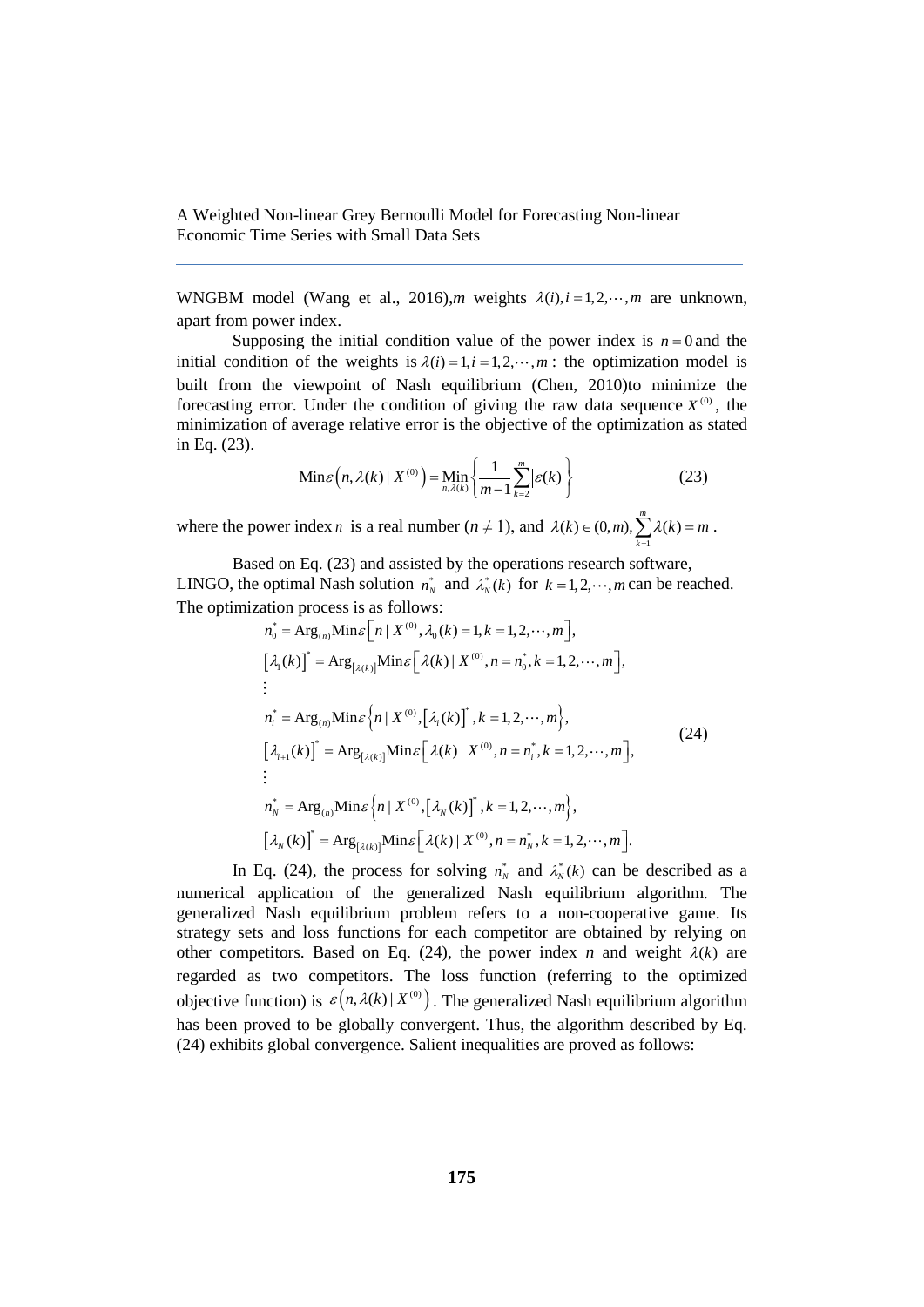$$
\varepsilon\left(n_N^*\left[\lambda_N(k)\right]^* \mid X^{(0)}\right)
$$
\n
$$
\leq \varepsilon\left(n_N^*\left[\lambda_{N-1}(k)\right]^* \mid X^{(0)}\right)
$$
\n
$$
\leq \cdots
$$
\n
$$
\leq \varepsilon\left(n_i^*\left[\lambda_{i+1}(k)\right]^* \mid X^{(0)}\right)
$$
\n
$$
\leq \varepsilon\left(n_i^*\left[\lambda_i(k)\right]^* \mid X^{(0)}\right)
$$
\n
$$
\leq \cdots
$$
\n
$$
\leq \varepsilon\left(n_0^*\left[\lambda_1(k)\right]^* \mid X^{(0)}\right)
$$
\n
$$
\leq \varepsilon\left(n_0^*, \lambda_0(k) \mid X^{(0)}\right)
$$
\n
$$
(25)
$$

The further modeling process for future weights  $\hat{\lambda}_N^*(m+1), \hat{\lambda}_N^*(m+2), \cdots$  can be abbreviated to:

\_\_\_\_\_\_\_\_\_\_\_\_\_\_\_\_\_\_\_\_\_\_\_\_\_\_\_\_\_\_\_\_\_\_\_\_\_\_\_\_\_\_\_\_\_\_\_\_\_\_\_\_\_\_\_\_\_\_\_\_\_\_

$$
\hat{\lambda}_N^*(k+1) = \text{IAGO} \cdot \text{NGBM} \cdot \text{AGO} \lambda_N^*(k) \tag{26}
$$

# **3. Validation of the weighted non-linear grey Bernoulli model –a case of Chinese recruits to higher education**

The example to validate the effectiveness of NGBM is based on a study by Deng & Guo (1996) of the numbers of students recruited into higher education in certain provinces in China from 1984 to 1990. Due to the effect of many uncertain factors affecting higher education institution admissions in China, the data during the time period present all the hallmarks of non-linearity. The original data are {0, 2.413, 6.159, 3.671, 3.582, 4.853, 3.821, 3.163} (× 10,000 recruits). Topological analysis was performed on these data: during the time period, five topological subsequences were used to build the topological rolling grey model  $\hat{x}^{(0)}(1:4)$ ,  $\hat{x}^{(0)}(1:5)$ ,  $\hat{x}^{(0)}(1:6)$ ,  $\hat{x}^{(0)}(1:7)$ ,  $\hat{x}^{(0)}(1:8)$ . The forecast results of traditional grey models and NGBM on five sub-sequences showed that the prediction precision of NGBM was significantly better than that of traditional models(Chen, 2008). Even so, the average errors of NGBM were still greater than 10%, at: 12.79%, 11.96%, 20.05%, 16.90%, and 14.93%.

### **3.1The forecast results of NGBM and WNGBM**

This case study was re-analyzed by NGBM and WNGBM and Table 1 lists the grey modeling results with relative, and average relative, errors of five subsequences using NGBM and WNGBM, respectively. Table 1 and Table 2 indicate that the average relative errors of WNGBM forecast on five sub-sequences are all below 5%, while those of NGBM are greater than 10%. It can be seen that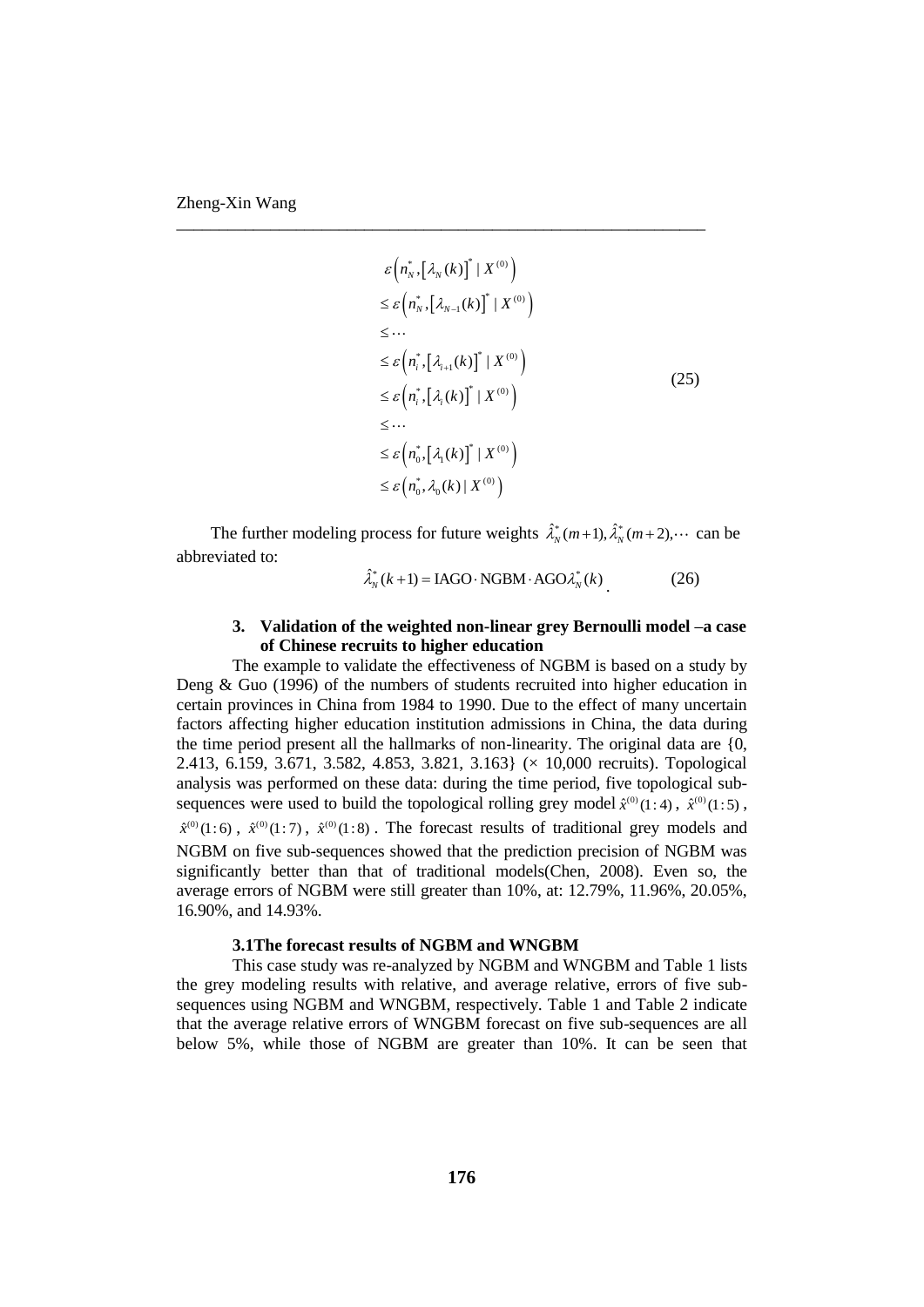WNGBM greatly decreases the average forecasting errors of NGBM through additionally optimizing the weights of accumulating generation.

| $\hat{x}^{(0)}(1:4)$      | $k=1$            | $k=2$ | $k=3$    | $k=4$    |         |          |         |       |
|---------------------------|------------------|-------|----------|----------|---------|----------|---------|-------|
| <b>NGBM</b>               | $\boldsymbol{0}$ | 2.425 | 4.914    | 4.336    |         |          |         |       |
| $\epsilon(\mathbf{k})\%$  | $\boldsymbol{0}$ | 0.00  | 20.19    | $-18.17$ |         |          |         |       |
| <b>WNGBM</b>              | $\boldsymbol{0}$ | 2.413 | 6.159    | 3.671    |         |          |         |       |
| $\lambda_N^*(\mathbf{k})$ | 1.602            | 1.171 | 0.459    | 0.769    |         |          |         |       |
| $\epsilon(k)\%$           | $\boldsymbol{0}$ | 0.00  | 0.00     | 0.00     |         |          |         |       |
| $\hat{x}^{(0)}(1:5)$      | $k=1$            | $k=2$ | $k=3$    | $k=4$    | $k=5$   |          |         |       |
| <b>NGBM</b>               | $\boldsymbol{0}$ | 2.441 | 4.813    | 4.554    | 3.519   |          |         |       |
| $\epsilon(k)\%$           | $\boldsymbol{0}$ | 0.00  | $-21.84$ | 24.28    | $-1.72$ |          |         |       |
| <b>WNGBM</b>              | $\boldsymbol{0}$ | 2.413 | 5.038    | 3.671    | 3.582   |          |         |       |
| $\lambda_N^*(\mathbf{k})$ | 0.779            | 0.583 | 0.758    | 1.376    | 1.504   |          |         |       |
| $\epsilon(k)\%$           | $\boldsymbol{0}$ | 0.00  | $-18.21$ | $-0.01$  | $-0.01$ |          |         |       |
| $\hat{x}^{(0)}(1:6)$      | $k=1$            | $k=2$ | $k=3$    | $k=4$    | $k=5$   | $k=6$    |         |       |
| <b>NGBM</b>               | $\boldsymbol{0}$ | 2.445 | 4.313    | 4.694    | 4.495   | 4.053    |         |       |
| $\epsilon(k)\%$           | $\boldsymbol{0}$ | 0.00  | $-30.06$ | 28.05    | 25.63   | $-16.53$ |         |       |
| <b>WNGBM</b>              | $\boldsymbol{0}$ | 2.413 | 5.679    | 3.671    | 3.582   | 4.877    |         |       |
| $\lambda_N^*(\mathbf{k})$ | 0.975            | 1.341 | 0.707    | 1.115    | 1.107   | 0.756    |         |       |
| $\epsilon(k)\%$           | $\boldsymbol{0}$ | 0.00  | $-7.49$  | 0.00     | 0.00    | 2.42     |         |       |
| $\hat{x}^{(0)}(1:7)$      | $k=1$            | $k=2$ | $k=3$    | $k=4$    | $k=5$   | $k=6$    | $k=7$   |       |
| <b>NGBM</b>               | $\boldsymbol{0}$ | 2.413 | 4.237    | 4.675    | 4.563   | 4.202    | 3.743   |       |
| $\epsilon(k)\%$           | $\boldsymbol{0}$ | 0.00  | $-31.21$ | 27.36    | 27.38   | $-13.41$ | $-2.04$ |       |
| <b>WNGBM</b>              | $\overline{0}$   | 2.413 | 6.159    | 3.254    | 3.582   | 4.853    | 3.821   |       |
| $\lambda_N^*(\mathbf{k})$ | 1.274            | 0.511 | 0.450    | 1.157    | 1.240   | 1.010    | 1.358   |       |
| $\epsilon(k)\%$           | $\boldsymbol{0}$ | 0.00  | 0.00     | $-11.37$ | 0.00    | $-0.01$  | 0.00    |       |
| $\hat{x}^{(0)}(1:8)$      | $k=1$            | $k=2$ | $k=3$    | $k=4$    | $k=5$   | $k=6$    | $k=7$   | $k=8$ |
| <b>NGBM</b>               | $\boldsymbol{0}$ | 2.413 | 4.240    | 4.677    | 4.562   | 4.199    | 3.737   | 3.256 |
| $\epsilon(k)\%$           | $\boldsymbol{0}$ | 0.00  | 31.16    | 27.40    | 27.35   | 13.49    | 2.20    | 2.93  |
| <b>WNGBM</b>              | $\boldsymbol{0}$ | 2.415 | 6.132    | 3.394    | 3.600   | 4.885    | 3.852   | 3.193 |
| $\lambda_N^*(k)$          | 1.747            | 1.024 | 0.522    | 1.011    | 0.978   | 0.724    | 0.912   | 1.083 |
| $\epsilon(k)\%$           | $\boldsymbol{0}$ | 0.07  | $-0.44$  | $-7.56$  | 0.51    | 0.66     | 0.81    | 0.96  |

**Table 1.Forecast comparison: NGBM and WNGBM applied to the five topological sub-sequences**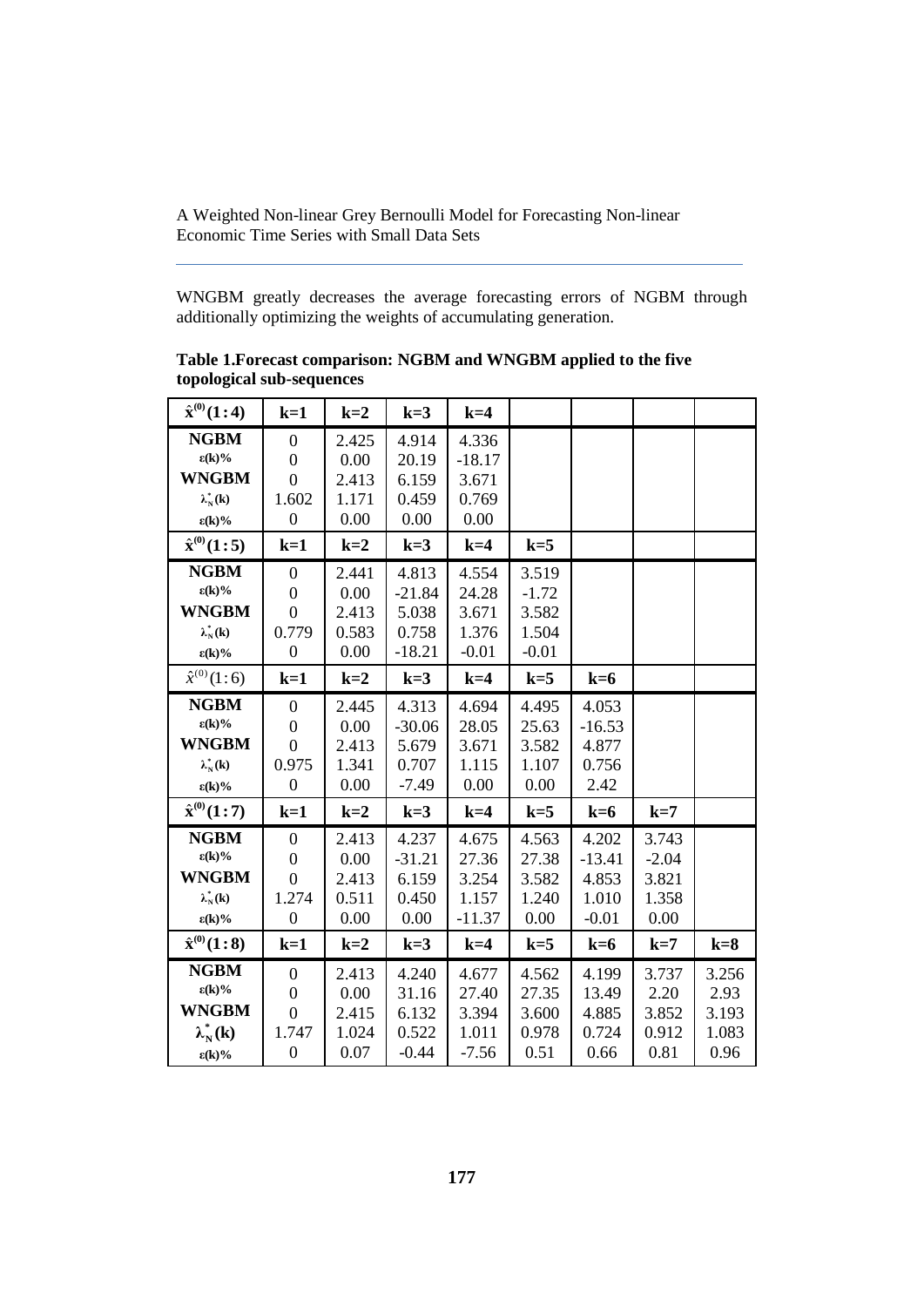N.B The calculation results listed above have been handled in accordance with mathematical rounding rules, so the sum of the optimal weights for analysis by WNGBM does not precisely equal  $m$ ,  $m = 4, 5, \dots, 8$ .

\_\_\_\_\_\_\_\_\_\_\_\_\_\_\_\_\_\_\_\_\_\_\_\_\_\_\_\_\_\_\_\_\_\_\_\_\_\_\_\_\_\_\_\_\_\_\_\_\_\_\_\_\_\_\_\_\_\_\_\_\_\_

| <b>Topological</b><br>sub-<br>sequences | $\hat{\mathbf{x}}^{(0)}(1:4)$ | $\hat{x}^{(0)}(1:5)$ | $\hat{x}^{(0)}(1:6)$ | $\hat{\mathbf{x}}^{(0)}(1:7)$ | $\hat{\mathbf{x}}^{(0)}(1:8)$ |
|-----------------------------------------|-------------------------------|----------------------|----------------------|-------------------------------|-------------------------------|
| <b>NGBM</b>                             | 12.79%                        | 11.96%               | 20.05%               | 16.90%                        | 14.93%                        |
| <b>WNGBM</b>                            | $0.00\%$                      | 4.56%                | 1.98%                | 1.90%                         | 1.57%                         |

**Table 2. The average relative errors of NGBM and WNGBM**

## **3.2 Explanation of the forecast results**

To analyze the reasons why 1-CWAGO improves the modeling precision of NGBM, topological sequence  $\hat{x}^{(0)}(1:6)$  was used as an example to illustrate this. As shown in Figure1, the curve shapes of the 1-AGO sequence  $x^{(1)}(1:6)$  of the raw data, the 1-AGO sequence forecasted by NGBM, and the 1-CWAGO sequence  $\hat{x}^{(1)}(1:6)$  predicted by WNGBM are in good agreement. However; after the corresponding reduction of 1-IAGO and 1-CWIAGO, the differences between the final prediction sequences  $\hat{x}^{(0)}(1:6)$  of NGBM and WNGBM become obvious. The curve shape of the final prediction sequence (see Figure 2) of WNGBM  $\hat{x}^{(0)}(1:6)$ and that of the raw data  $x^{(0)}(1:6)$  are very close, while NGBM cannot effectively track the non-linear fluctuations in the raw data. From the modelling procedures of both NGBM and WNGBM it is found that the only step that makes  $\hat{x}^{(1)}(1:6)$ change to  $\hat{x}^{(0)}(1:6)$  is inverse transformation. Therefore, the reason for this phenomenon is believed to be enshrined in the fact that the accumulative generation and its inverse transform of WNGBM at different times use different optimal weights, while that of NGBM take the same optimal weights throughout (as shown in Figure3).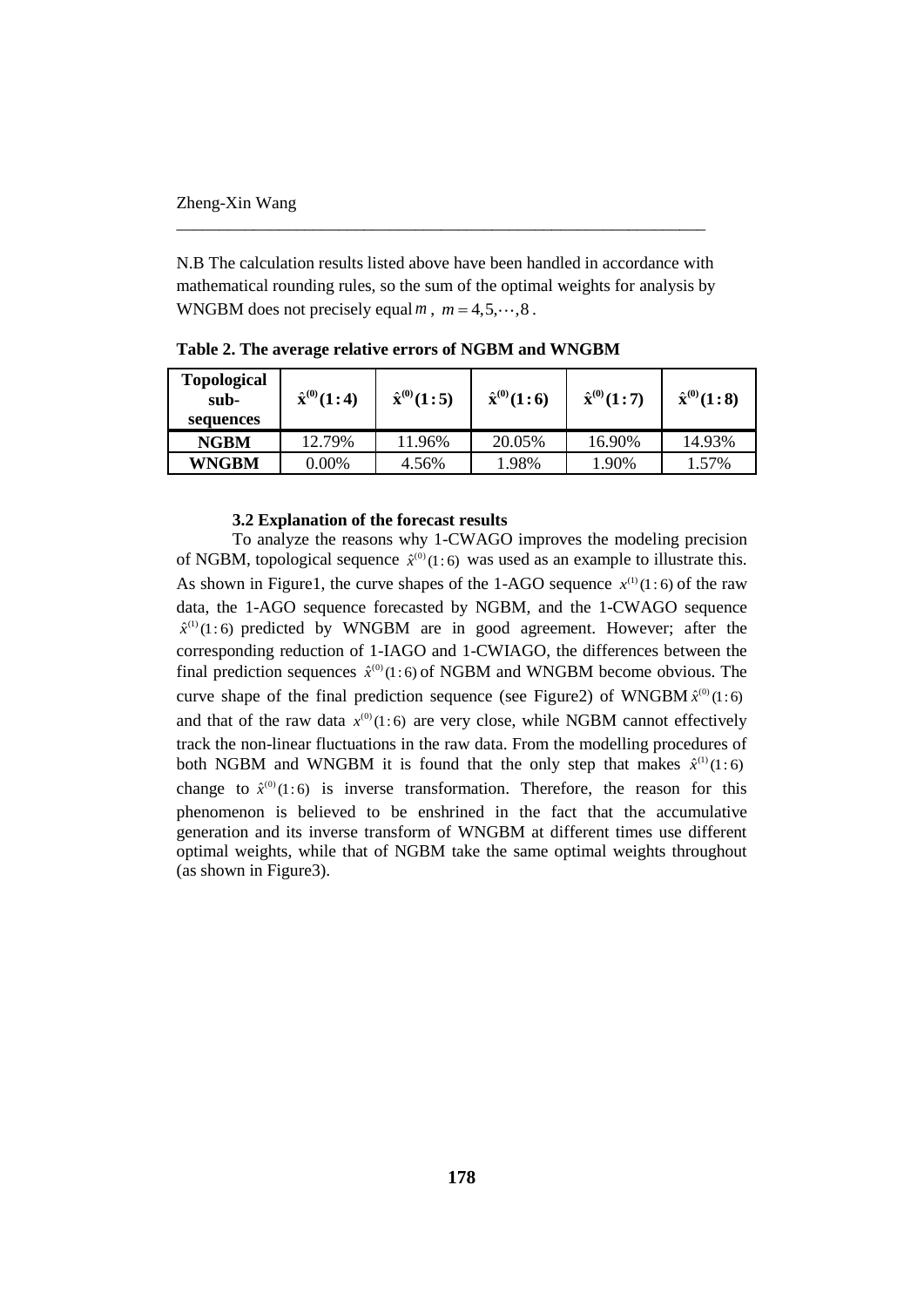

**Figure 1.1-AGO predictions by: actual value, NGBM, and 1-CWAGO prediction by WNGBM**



**Figure 2.Final forecast curves: actual value, NGBM, and WNGBM**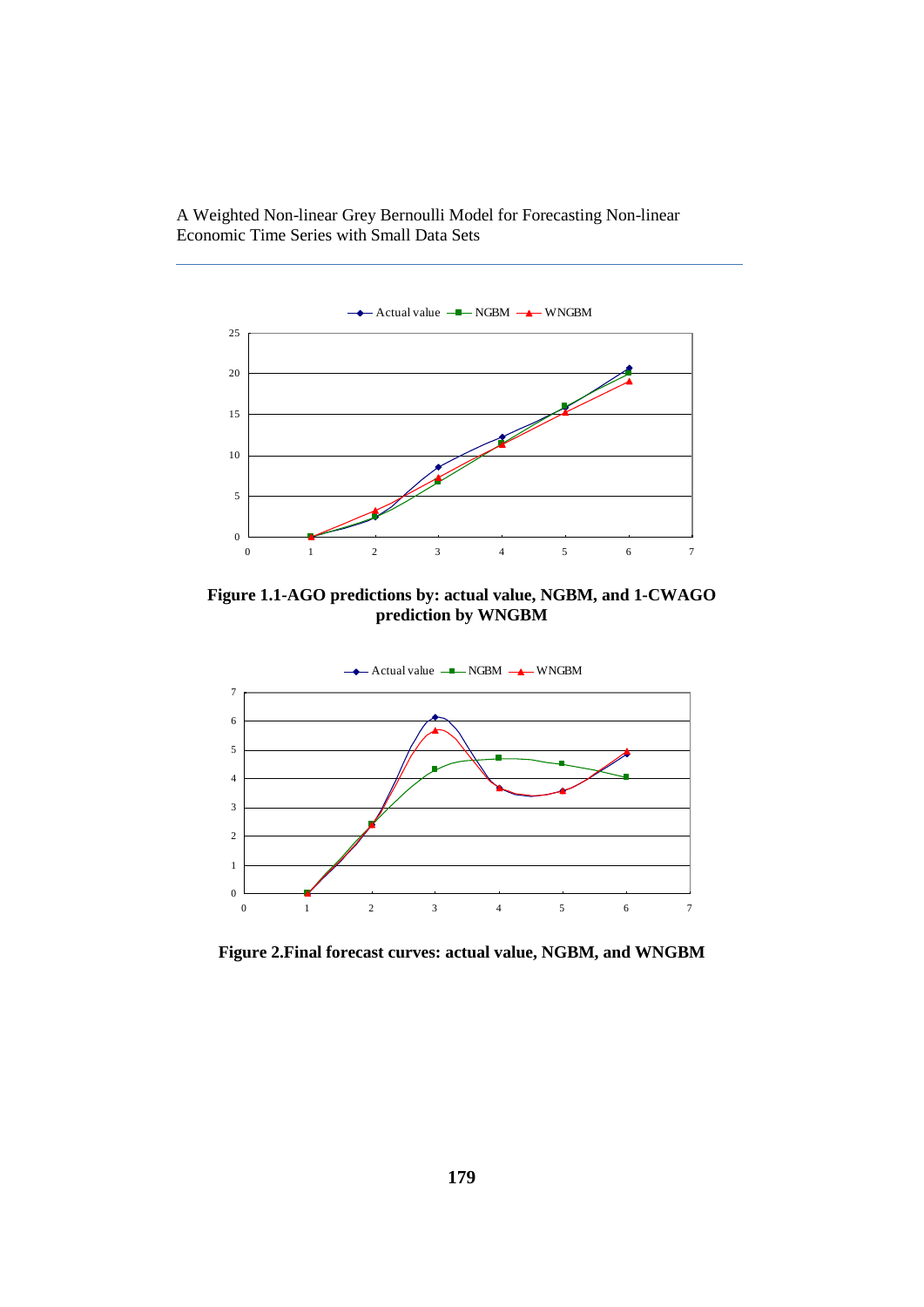



\_\_\_\_\_\_\_\_\_\_\_\_\_\_\_\_\_\_\_\_\_\_\_\_\_\_\_\_\_\_\_\_\_\_\_\_\_\_\_\_\_\_\_\_\_\_\_\_\_\_\_\_\_\_\_\_\_\_\_\_\_\_

**Figure 3.The weights curve of NGBM and WNGBM**

Topological error analysis can test the one-step prediction ability of grey models on other data. The results of topological error analysis using NGBM and WNGBM are given in Table 3: the average topological rolling errors of NGBM and WNGBM are 18.8% and 9.35% respectively. From the topological prediction curve (see Figure4) of NGBM and WNGBM on  $x^{(0)}(k)$ ,  $k = 5, 6, 7, 8$ , it become evident that the forecast results by WNGBM are closer to the actual values than those by NGBM. This proves that the one-step extrapolation prediction precision of other data is also better than that of NGBM.

|                                     | $k=5$          | $k=6$          | $k=7$          | $k=8$          | $\delta(tp, avg)\%$ |
|-------------------------------------|----------------|----------------|----------------|----------------|---------------------|
| Topological sub-<br>sequence        | $x^{(0)}(1:4)$ | $x^{(0)}(1:5)$ | $x^{(0)}(1:6)$ | $x^{(0)}(1:7)$ |                     |
| <b>Actual value</b>                 | 3.582          | 4.853          | 3.821          | 3.163          | 18.77               |
| <b>NGBM</b>                         | 3.038          | 2.483          | 3.520          | 3.264          |                     |
| $\delta(tp,k)\%$                    | $-15.18$       | $-48.83$       | $-7.87$        | 3.18           |                     |
| <b>WNGBM</b>                        | 3.434          | 3.886          | 3.330          | 3.178          | 9.35                |
| $\hat{\lambda}_{N}^{*}(\mathbf{k})$ | 0.822          | 1.335          | 1.054          | 1.685          |                     |
| $\delta(tp,k)\%$                    | $-4.13$        | $-19.93$       | $-12.85$       | 0.47           |                     |

**Table 3.Topological error analysis using NGBM and WNGBM**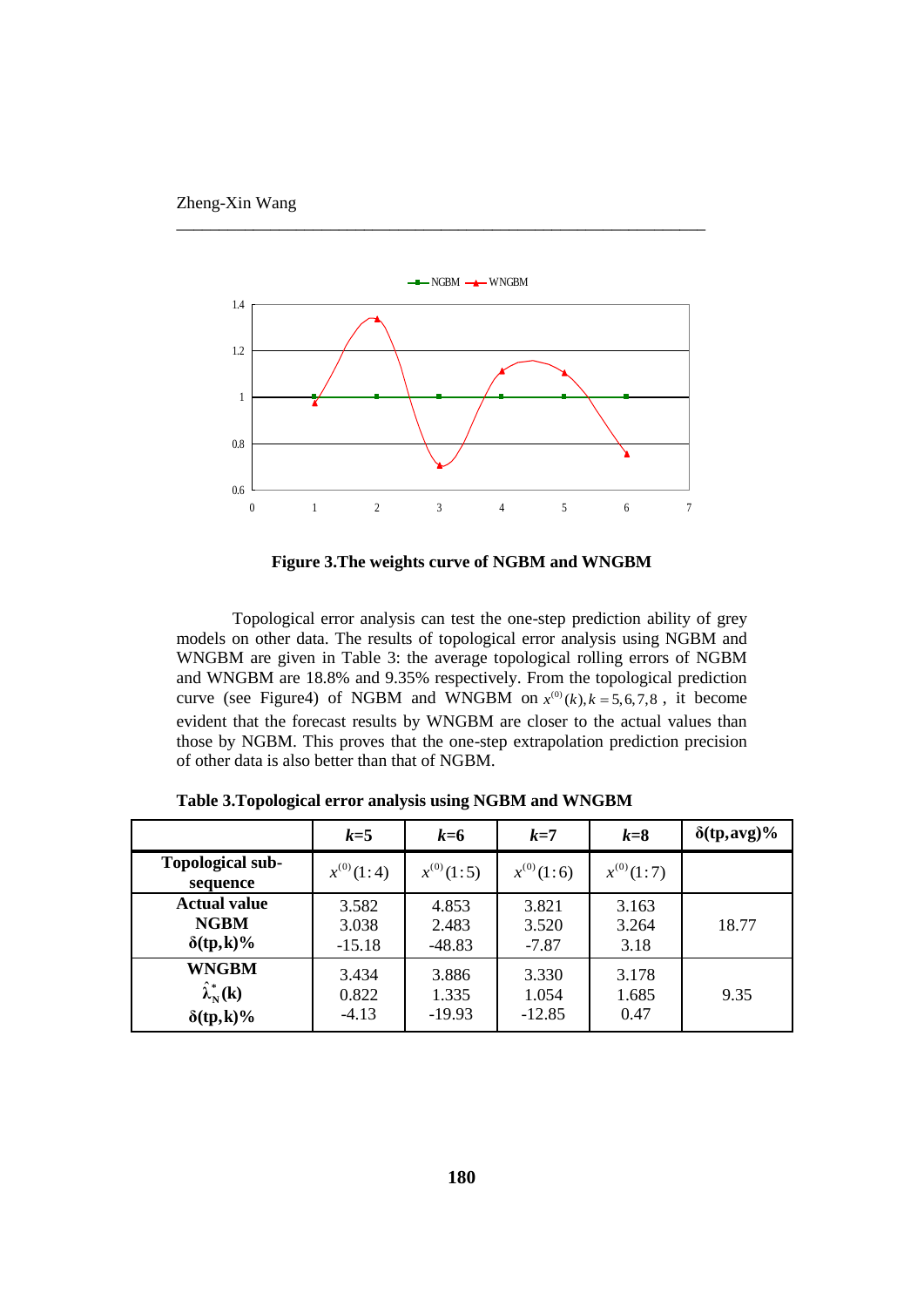

**Figure 4.Topological forecasting curves of NGBM and WNGBM**

### **4. Forecasting China's Shanghai Stock Exchange Composite Index**

The Shanghai Stock Exchange (SSE) Composite Index is a typically important index in the Chinese financial sector. It can reflect, as a whole, the basic situation of Chinese stock market developments and as a result, is often the decision-making basis for government macro-control and security investors. Influenced by several factors such as policy control, business cycle and so on, the Chinese stock market has changed by a relatively large margin in recent years. Therefore, the SSE Composite Index presents all the most obvious characteristics of non-linear fluctuation.

### **4.1 Data set**

This section interprets the fluctuating data of the closing values of the SSE's Composite Index during the period 2002 to 2014 and studies the prediction precision of WNGBM, Holt-Winters, SVR, and BPNN. The data were acquired from the National Bureau of Statistics of The People's Republic of China [\(http://www.stats.gov.cn/\)](http://www.stats.gov.cn/). The data from 2002 to 2011 were used to build models, and data from 2012 to 2014 were applied to test the extrapolation prediction precision.

# **4.2 Modeling results and discussion**

By taking minimization of MPAE from 2002 to 2011 as a target, the optimized results indicated that: the MPAE of WNGBM is minimized in the case of the Nash solution for power index  $n_N^* = 0.7739$ ; when smoothing coefficient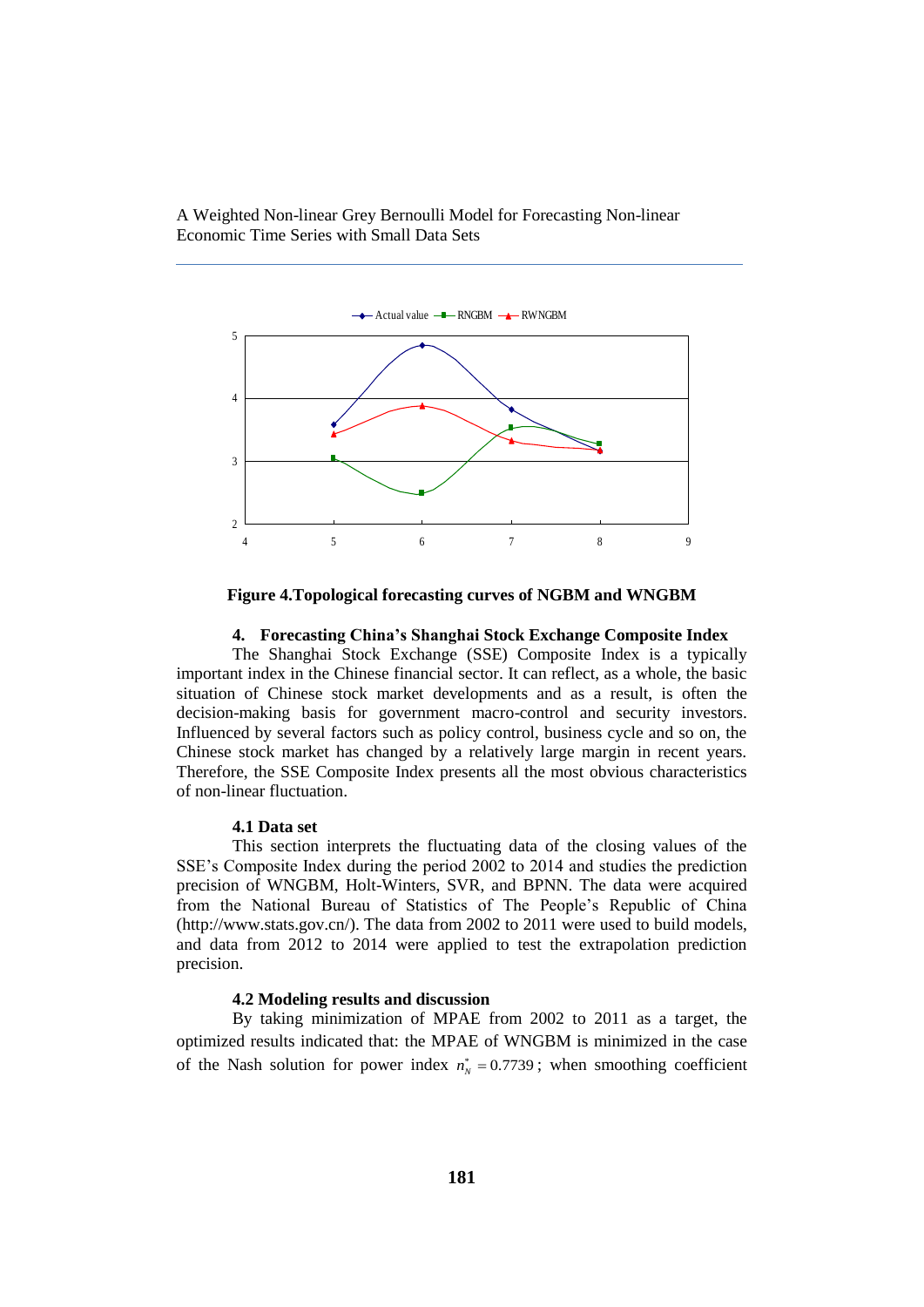$\alpha = 0.17$ ,  $\beta = 1$ , the MPAE of Holt-Winters is minimized; using SVR to conduct standardization of the data over the range [0, 1], the optimum regression parameters  $c$  and  $\gamma$  are obtained by using an  $\varepsilon$ -SVR model and a radial basis function kernel based on the cross-validation method; while BPNN applies a single hidden layer with five nodes. Its nodal transfer function and training function use *tansig* and *trainlm* respectively. The parameters are set as follows: the training time is 100; the training target MAPE is 0.00001, and the learning rate is 0.1. The dimensions of phase space using SVR and BPNN are 3, 4, and 5. The MAPE and RMSE are used to measure the in-sample (2002 - 2011) and out-of-sample (2012 - 2014) performance of WNGBM, Holt-Winters, SVR, and BPNN: the results are presented in Table 4 in which *m* denotes the dimension of the particular phase space.

\_\_\_\_\_\_\_\_\_\_\_\_\_\_\_\_\_\_\_\_\_\_\_\_\_\_\_\_\_\_\_\_\_\_\_\_\_\_\_\_\_\_\_\_\_\_\_\_\_\_\_\_\_\_\_\_\_\_\_\_\_\_

|                                       | <b>WNGB</b><br>M | Holt-       | <b>SVR</b>  |            |            | <b>BPNN</b> |             |             |
|---------------------------------------|------------------|-------------|-------------|------------|------------|-------------|-------------|-------------|
|                                       |                  | Winte<br>rs | $m=3$       | $m=4$      | $m=5$      | $m=3$       | $m=4$       | $m=5$       |
| <b>MAPE</b><br>$(\%$ , 2002-<br>2011) | 0.07             | 56.69       | 29.68       | 6.91       | 11.5<br>4  | 54.58       | 17.55       | 89.61       |
| <b>RMSE(20</b><br>$02 - 2011$         | 4.09             | 1341.9<br>2 | 1261.<br>95 | 741.<br>32 | 863.<br>61 | 1582.<br>07 | 1338.<br>77 | 2905.<br>50 |
| <b>MAPE</b><br>$(\%$ , 2012-<br>2014) | 8.37             | 24.56       | 16.65       | 23.7       | 21.6<br>4  | 6.32        | 10.31       | 9.54        |
| <b>RMSE(20</b><br>$12 - 2014$         | 215.99           | 622.35      | 410.4<br>4  | 545.<br>74 | 502.<br>70 | 197.8<br>3  | 296.0<br>9  | 293.9<br>9  |

**Table 4 Comparison of errors: Shanghai Stock Exchange composite index data with WNGBM using Holt-Winters, SVR, and BPNN.**

As shown by the in-sample forecast error in Table 4, the error when forecasting the Shanghai Stock Exchange Composite Index between 2002 and 2011 using WNGM is smaller than in the other three methods. The MAPE and RMSE are 0.07% and 4.09 respectively. The MAPE and RMSE using Holt-Winters are significantly larger at 56.69% and 1341.92, respectively. This shows that the Holt-Winters method fails to deal with the non-linear fluctuations of the Shanghai Stock Exchange Composite Index. When the dimensions of the phase space are 3, 4, and 5, the MAPEs of SVR are 29.68%, 6.91%, and 11.54%. Actual values and the forecast curve are shown in Figure5. As shown, the SVR is the most suitable for predicting the Shanghai Stock Exchange Composite Index when the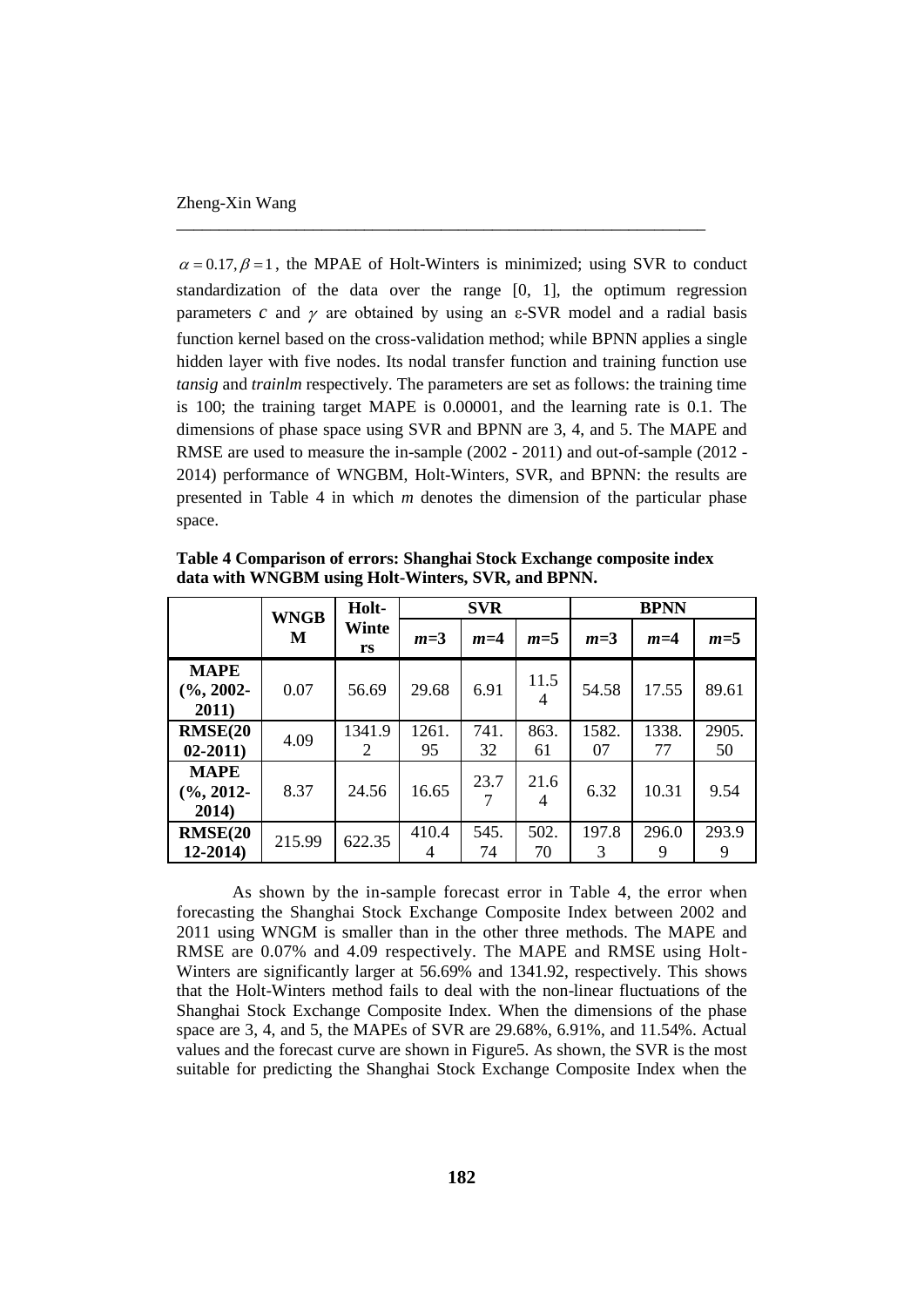dimension of the phase space is 4. The error is acceptable. Similar conclusions can also be obtained using RMSE. As seen from Figure6, when the dimension of the phase space is 3 or 5, the curve forecast by BPNN deviates significantly from the actual values. Its MAPEs reach 54.58% and 89.61% respectively. In the case of four-dimensional phase space, the error decreases significantly and the MAPE is 17.55%: compared with RMSE, the same conclusions can be drawn.



**Figure 5. The SVR forecast curve for different dimensions of phase space on the Shanghai Stock Exchange Composite Index**



**Figure 6. The BPNN forecast curve for different dimensions of phase space on the Shanghai Stock Exchange Composite Index**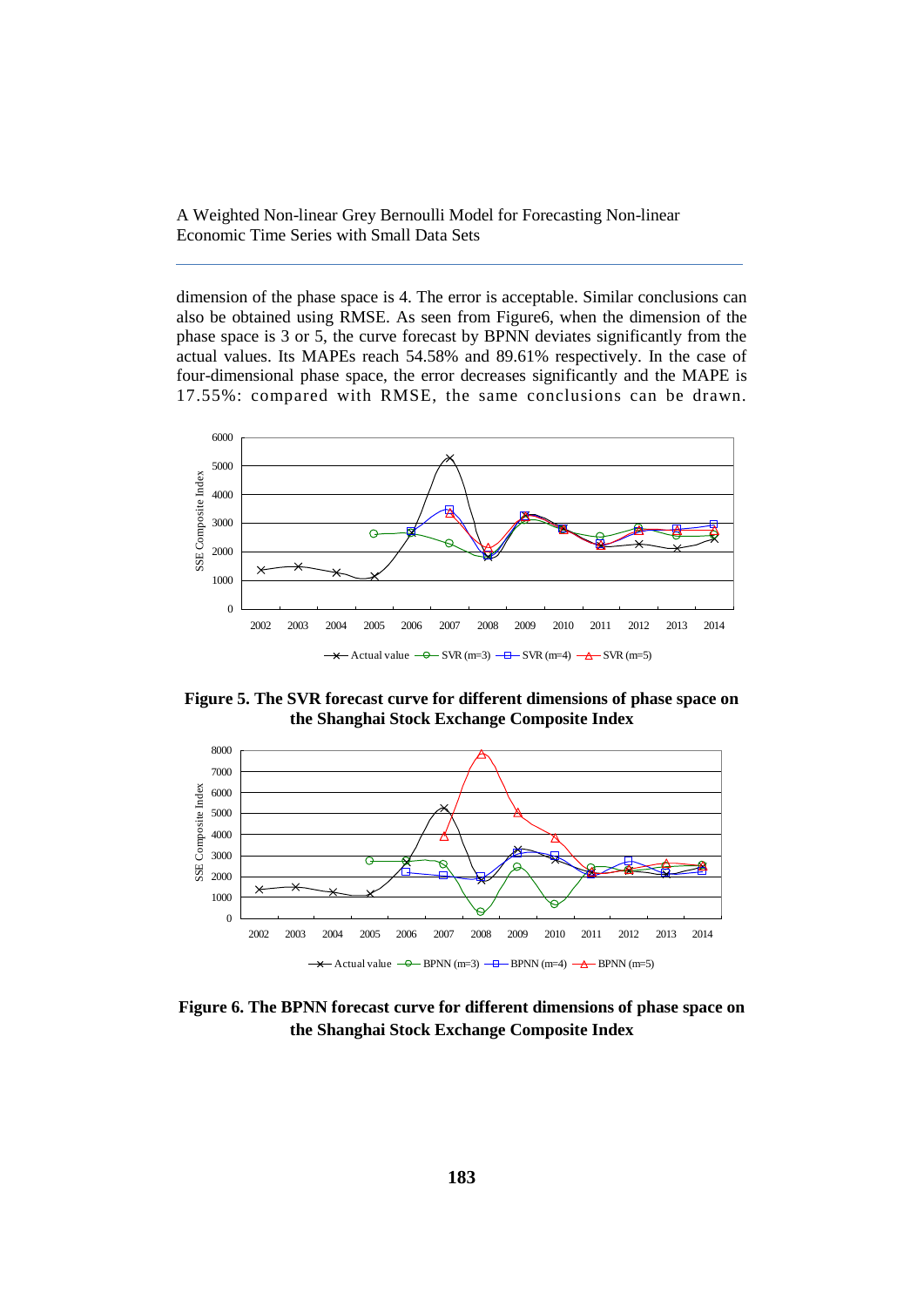## Zheng-Xin Wang

According to the comparison of forecasting error for out-of-samples, the MAPE and RMSE of WNGBM are 8.37% and 215.99; the MAPE and RMSE of BPNN are 6.32% and 197.83 in the case of a three-dimensional phase space: these are smaller than those of NGBM. However the in-sample forecasting errors of BPNN reach 54.58% and 1582.07 for three-dimensional phase space 3. So, the WNGBM exhibits better robustness than BPNN. It is difficult to judge whether or not SVR is superior to BPNN, or *vice versa*. This is because although the insample forecasting error of SVR is smaller than that of BPNN, the forecasting MAPE for out-of-sample data exceeds 15%, which is higher than that of BPNN. Compared with the other three methods, the forecasting error of Holt-Winters is the greatest: its MAPE and RMSE are 24.56% and 622.35. Although there are slight differences among the four methods with regard to the forecasting precision for the Shanghai Stock Exchange Composite Index data from 2012 to 2014, the forecasting curve and actual values exhibit similar trends.

\_\_\_\_\_\_\_\_\_\_\_\_\_\_\_\_\_\_\_\_\_\_\_\_\_\_\_\_\_\_\_\_\_\_\_\_\_\_\_\_\_\_\_\_\_\_\_\_\_\_\_\_\_\_\_\_\_\_\_\_\_\_

To demonstrate the aforementioned results further, Figure7 shows the forecast curve and the actual values for: WNGBM, Holt-Winters, SVR (*m* = 4) and BPNN (*m* = 4). The Shanghai Stock Exchange Composite Index reached 2675 in 2006, increased to 5262 in 2007, and decreased to 1821 in 2008, which indicated a nadir. To fit the extreme value in 2007, the whole curve had to be shifted upwards when Holt-Winters was used to smooth the raw data. This led to a higher forecasting error. Meanwhile, SVR and BPNN failed to forecast the extreme value accurately, which influenced the MPAE and RMSPE to a certain extent. However the forecast results for the data from other years using SVR and BPNN are not influenced in that fashion. Figure7 shows that WNGBM is able to identify the fluctuation in 2007 and provide a good fit to data in other years.



**Figure 7. Forecast Shanghai Stock Exchange Composite Index curves using the four methods**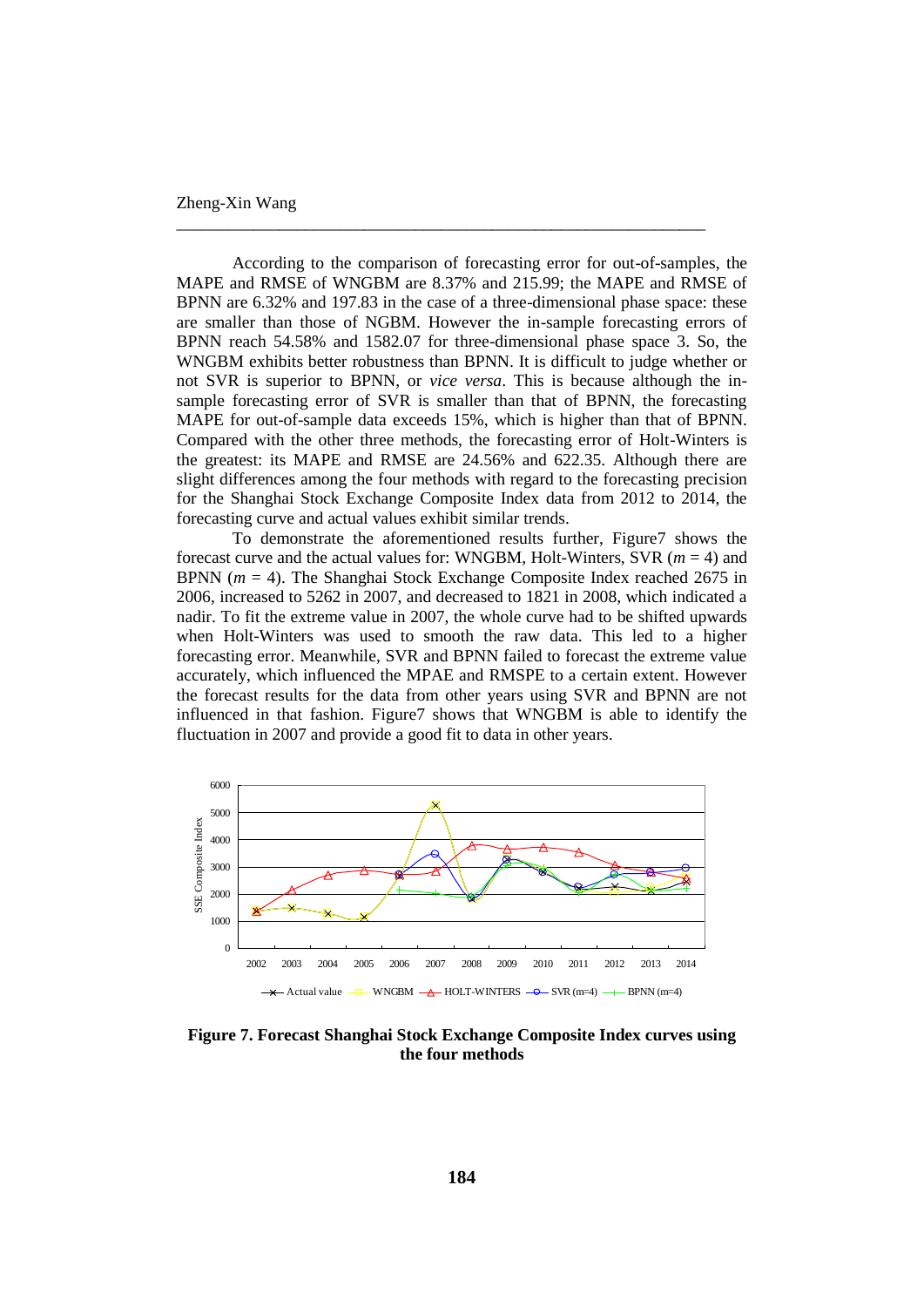# **5. Conclusions and future work**

In this study, a WNGBM is built and compared with NGBM, Holt-Winters, SVR and BPNN. The results show that: 1) the occurrence of an extreme value causes the Holt-Winters forecast curve to deviate from other data. When using SVR and BPNN, the extreme value does not influence the forecast from other years although it fails to be precise. Besides, the WNGBM is capable of fitting all data including the extreme value. 2) when forecasting the Shanghai Stock Exchange Composite Index with its innate volatility, there are significant differences found between SVR and BPNN forecasts in the case of different phase space dimensions and in particular, the difference is more apparent around extreme values. 3) the models with better fitting performance do not necessarily exhibit good forecasting precision. The in-sample forecasting error of SVR is smaller than that of BPNN, however the out-of-sample forecasting error of BPNN is smaller than that of SVR. Therefore, for SVR and BPNN, it is difficult to identify which performs better. The MAPE of a WNGBM in-sample forecast is 0.07%, this is smaller than that found with the other three methods. The forecasting MAPE for out-of-sample data is 8.37%, which is slightly greater than the 6.32% for BPNN  $(m = 3)$ .

Although NGBM has been widely applied in the simulation and prediction of non-linear time series, existing grey models rarely employ complex mathematical theory due to the simplicity of such system's modeling principles. Future research may prove fruitful in building upon this combination of mathematical, and grey system, theories to help to enhance the reliability and precision of future grey models and their application(s).

### **6. ACKNOWLEDGEMENT**

*This research was supported by a Marie Curie International Incoming Fellowship within the 7th European Community Framework Programme (Grant No. FP7-PIIF-GA-2013-629051), and the Postdoctoral Science Foundation of China (Grant No. 2016M590527).*

# **REFERENCES**

- [1] **Deng, J.L. (2002),** *The Elements on Grey Theory; Huazhong University of Science and Technology Publisher*;
- [2] **Liu, S.F., Lin, Y. (2006),***Grey Information Theory and Practical Applications; Springer-Verlag*;